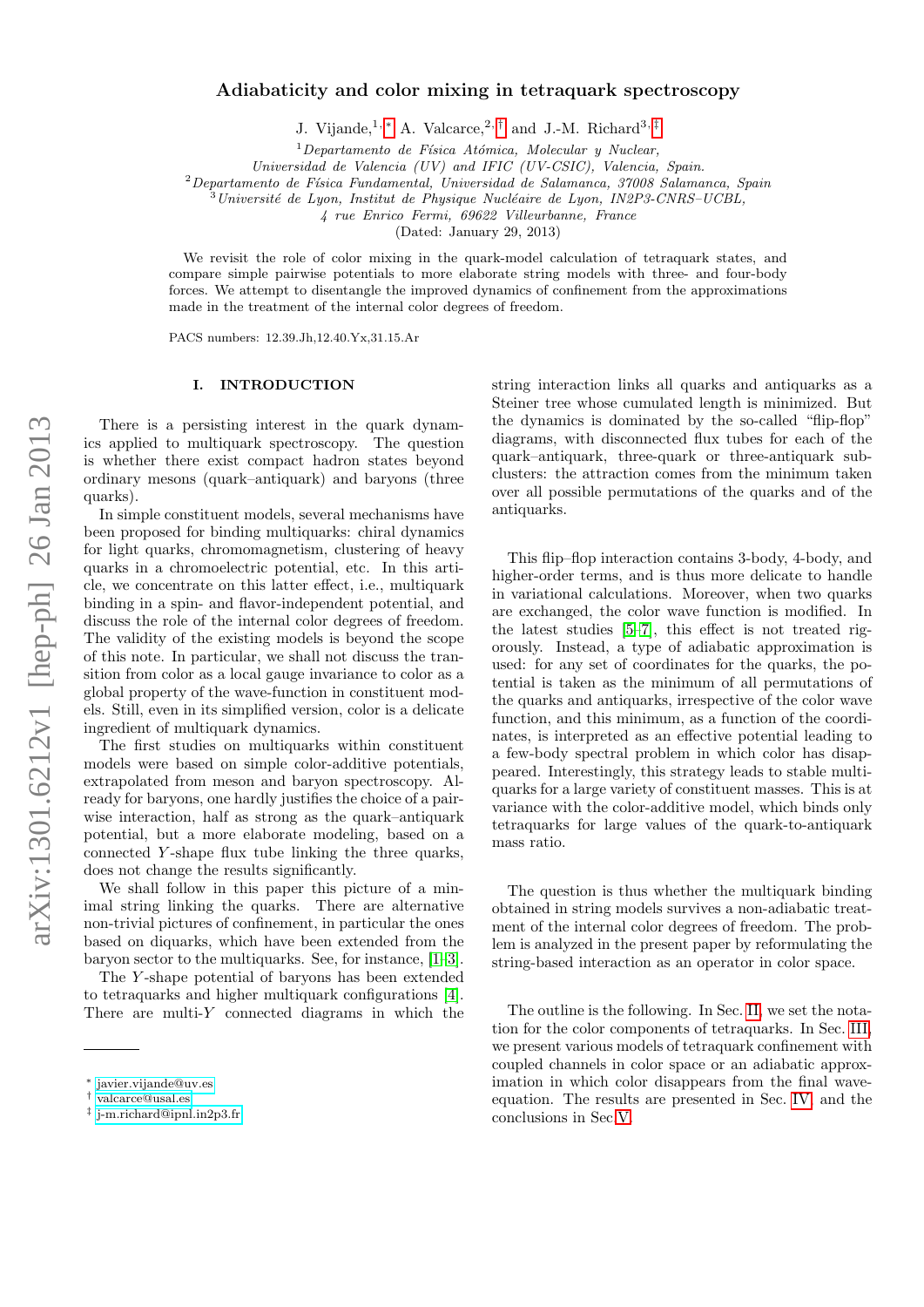#### <span id="page-1-0"></span>II. COLOR STATES

The internal color structure of tetraquark states is described in several papers, see, e.g. [\[8–](#page-4-5)[10\]](#page-4-6). We shall borrow the notation of [\[8\]](#page-4-5), in particular the names "true baryonium"  $(T)$  and "mock baryonium"  $(M)$ , though the physics context is rather different in the present heavyquark spectroscopy as compared to the color chemistry of the late 70s.

The wave function for  $(1, 2, 3, 4) = (qq\bar{q}\bar{q})$  is written as

$$
\Psi = \psi_T |T\rangle + \psi_M |M\rangle \tag{1}
$$

where  $|T\rangle$  denotes a color state with the two quarks in a color  $\bar{3}$  state, and the antiquarks in a color 3, while  $|M\rangle$  corresponds to a color sextet in the quark sector and antisextet in the antiquark one. There is also the possibility of building the global color state out of quark– antiquark clusters either in a color singlet or octet. More precisely, we introduce

$$
|T\rangle = |(12)_{\bar{3}} (34)_{\bar{3}} \rangle, \qquad |M\rangle = |(12)_{\bar{6}} (34)_{\bar{6}} \rangle ,
$$
  
\n
$$
|1\rangle = |(13)_{1} (24)_{1} \rangle, \qquad |8\rangle = |(13)_{8} (24)_{\bar{8}} \rangle, \qquad (2)
$$
  
\n
$$
|1'\rangle = |(14)_{1} (23)_{1} \rangle, \qquad |8'\rangle = |(14)_{8} (23)_{\bar{8}} \rangle.
$$

The relations between the different sets can be deduced from

$$
|1\rangle = \sqrt{\frac{1}{3}}|T\rangle + \sqrt{\frac{2}{3}}|M\rangle ,
$$
  
\n
$$
|8\rangle = -\sqrt{\frac{2}{3}}|T\rangle + \sqrt{\frac{1}{3}}|M\rangle ,
$$
  
\n
$$
|1'\rangle = -\sqrt{\frac{1}{3}}|T\rangle + \sqrt{\frac{2}{3}}|M\rangle ,
$$
  
\n
$$
|8'\rangle = \sqrt{\frac{2}{3}}|T\rangle + \sqrt{\frac{1}{3}}|M\rangle .
$$
  
\n(3)

Accordingly, the matrix elements of the potential in any basis are related to the ones in another basis, for instance,

$$
V_{11} = \langle 1|V|1 \rangle = \frac{1}{3}V_{TT} + \frac{2}{3}V_{MM} + \frac{2\sqrt{2}}{3}V_{TM}, \quad (4)
$$

and many similar relations.

As stressed by Lipkin [\[11\]](#page-4-7), in the limit of a tetraquark with two units of heavy flavor,  $(QQ\bar{q}\bar{q})$  with a large quark-to antiquark mass ratio  $M/m$ , the ground state is an almost pure  $|T\rangle$  state, with the two flavored quarks in an antitriplet state, as in ordinary  $(QQq)$  baryons, and the two antiquarks neutralizing that color, as in  $(Q\bar{q}\bar{q})$ antibaryons. In other words, the tetraquark state in the large  $M/m$  limit just uses well probed color structures, such as the  $3 \otimes 3 \rightarrow \overline{3}$  coupling of two quarks in baryons.

On the other hand, for smaller values of the mass ratio  $M/m$ , the simple models give at best a very shallow binding. Then the mixing of  $|T\rangle$  and  $|M\rangle$  is crucial to establish the stability. See, e.g., Brink and Stancu [\[12\]](#page-4-8).

## <span id="page-1-1"></span>III. MODELS OF TETRAQUARK CONFINEMENT

In early days of multiquark calculations, the potential was assumed to be pairwise, with the color dependence associated with the exchange of a color octet, namely

<span id="page-1-4"></span>
$$
V = -\frac{3}{16} \sum_{i < j} \tilde{\lambda}_i \tilde{\lambda}_j \, v(r_{ij}) \,. \tag{5}
$$

Here,  $\tilde{\lambda}_i$  is the color operator for the i<sup>th</sup> quark, and is suitably modified for an antiquark belonging to the  $\bar{3}$ representation of  $SU(3)$ . The normalization is such that  $v(r_{ij})$  is the central part of the quarkonium potential.

This model, however crude, gives at least the possibility of studying the role of the internal color degrees of freedom inside a multiquark state.

The additive model being subject to heavy criticism, an alternative was sought, inspired by the strongcoupling regime of QCD. It is referred to as the  $flip-flop$ model. For mesons, the potential is  $V = \sigma r$ , where r is the quark–antiquark distance, and  $\sigma$  the string tension, which can be set to  $\sigma = 1$  by rescaling, without loss of generality. For baryons, this is the  $Y$ -shape interaction  $V_Y = \min_a (r_{1a} + r_{2a} + r_{3a})$ . For a tetraquark, the potential is the minimum of the flip–flop term and a connected string, namely [\[4,](#page-4-2) [5\]](#page-4-3)

<span id="page-1-3"></span>
$$
V_4 = \min(V_{\text{ff}}, V_{\text{s}}) ,
$$
  
\n
$$
V_{\text{ff}} = \min(r_{13} + r_{24}, r_{14} + r_{23}) ,
$$
  
\n
$$
V_{\text{s}} = \min_{a,b}(r_{1a} + r_{2a} + r_{ab} + r_{3b} + r_{4b}) ,
$$
\n(6)

as pictured in Figs. [1.](#page-1-2)



<span id="page-1-2"></span>FIG. 1. Top: schematic picture of the quark–antiquark and three-quark confinement. Bottom: three contributions to the tetraquark potential; the simple string model takes the minimum of these three contributions

For each set of quark coordinates  $r_i$ , the minimization in [\(6\)](#page-1-3) implies a rotation in color space. This means that  $V_4$  is an adiabatic approximation, which tends to overbind the system. More importantly, the minimization, at least as it was carried out in [\[5\]](#page-4-3), does not account for any antisymmetrization. It just holds for distinguishable quarks or antiquarks.

As the model [\(6\)](#page-1-3) gives an interesting spectrum of stable tetraquarks [\[5\]](#page-4-3), and, if extended to higher configurations, a spectrum of bound pentaquarks and hexaquarks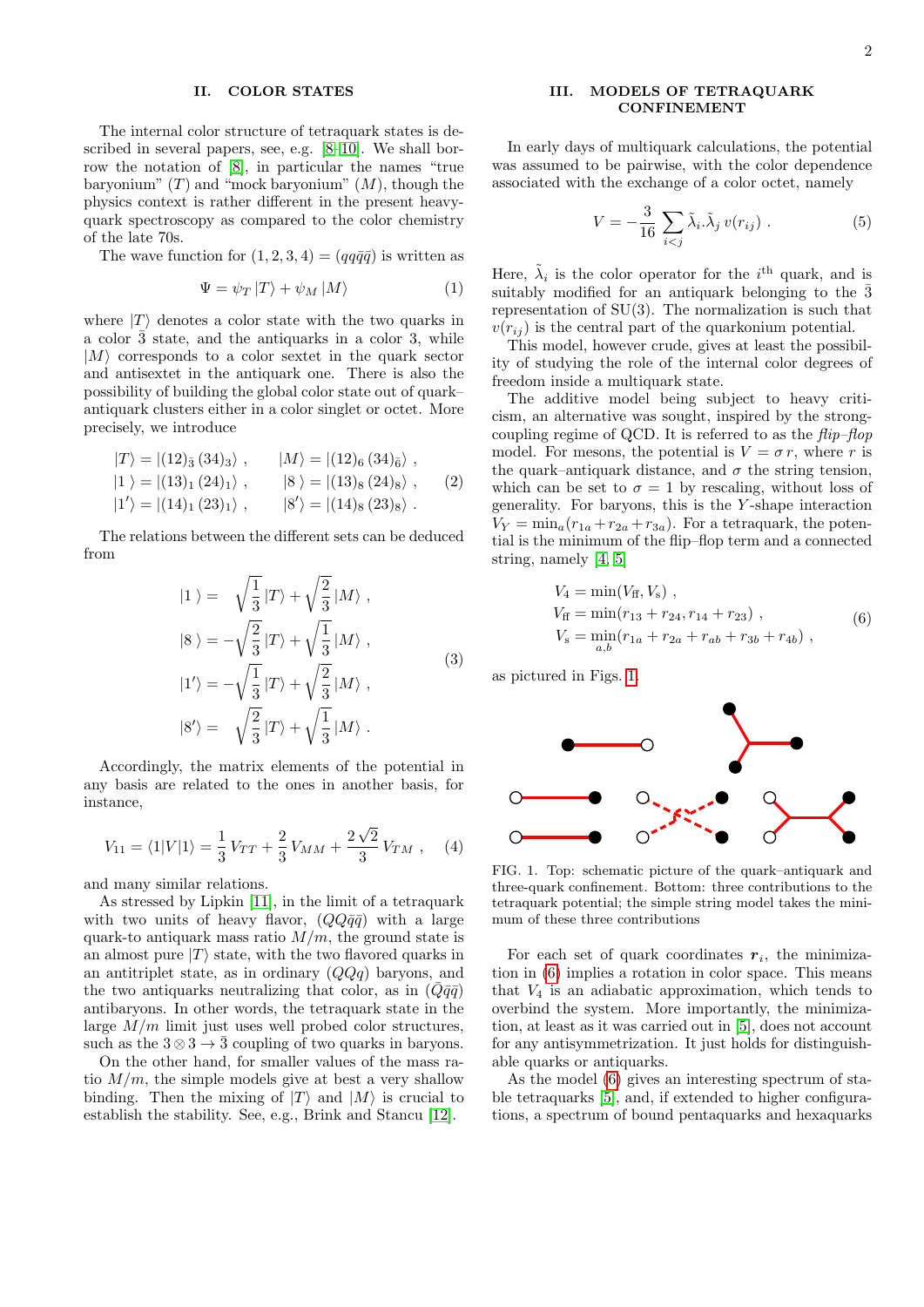[\[6,](#page-4-9) [7\]](#page-4-4), it is crucial to estimate the amount of overbinding due to the adiabatic approximation, and the changes occurring when a proper antisymmetrization is implemented.

We aim at constructing an operator in color space that tends to [\(6\)](#page-1-3) in the adiabatic limit, at least when one of the three terms is clearly the minimum. For instance, if the  $(1,3)$  pair is clustered and lies far from the  $(2,4)$ pair which is also clustered, the potential is more easily described in the  $\{|1\rangle, |8\rangle\}$  basis. However, working solely in this latter basis would require the choice of a value for the string tension between color-octet objects (there are studies within QCD, see, e.g., [\[13\]](#page-4-10)) and an ansatz for the transition potential  $V_{18}$ . Instead, we shall combine the pieces of information coming from the singlet–singlet and triplet–antitriplet states, to deduce the full  $2 \times 2$  matrix of the potential in the  $\{|T\rangle, |M\rangle\}$  basis, in which the four-body problem will be solved.

More precisely, we will consider four different models:

- Model A is the adiabatic limit given by  $(6)$ , already used in [\[5\]](#page-4-3). However, the Steiner-tree with two junctions, that plays a marginal role, is neglected. Hence, this is the pure flip–flop model.
- Model B is a smooth version of the adiabatic approximation. We use  $g(x) = 1/(1 + x^n)$  and its complement  $g'(x) = 1 - g(x)$ , with some large but finite exponent  $n = 5$  to soften the transition between different limiting regimes of the string model. In practice, we replace the above  $V_{TT}$  by

$$
\hat{V}_{TT} = g_3 g_3' V_{TT} + (1 - g_3 g_3')
$$
\n
$$
\times \left[ \frac{3 V_{1'1'} + V_{11}}{4} g_1 + \frac{3 V_{11} + V_{1'1'}}{4} g_1' \right], \quad (7)
$$

where

$$
V_{11} = r_{13} + r_{24} , \quad V_{1'1'} = r_{14} + r_{23} , \tag{8}
$$

and

$$
g_3 = g\left(\frac{V_{33}}{V_{11}}\right) , \quad g'_3 = g\left(\frac{V_{33}}{V_{1'1'}}\right) ,
$$
  

$$
g_1 = 1 - g'_1 = g\left(\frac{V_{11}}{V_{1'1'}}\right) .
$$
 (9)

Then, the potential is known in any basis from  $V_{11}$ ,  $V_{1'1'}$  and  $\hat{V}_{TT}$ . For instance, in the  $\{|1\rangle, |8\rangle\}$  basis, one uses  $V_{11}$  and

$$
V_{18} = \frac{1}{4\sqrt{2}} \{ V_{11} + 3V_{1'1'} - 4\hat{V}_{TT} \}
$$
  
\n
$$
V_{88} = \frac{1}{4} \{-V_{11} + 3V_{1'1'} + 2\hat{V}_{TT} \},
$$
\n(10)

and it is readily checked that if  $g_1 \rightarrow 1$ , the potential becomes diagonal. The four-body problem is more conveniently solved in the  $\{|T\rangle, |M\rangle\}$  basis, and besides  $\hat{V}_{TT}$ , the relevant matrix elements are

<span id="page-2-1"></span>
$$
V_{TM} = \frac{3}{4\sqrt{2}} \{V_{11} - V_{1'1'}\}
$$
  
\n
$$
V_{MM} = \frac{1}{4} \{3V_{11} + 3V_{1'1'} - 2\hat{V}_{TT}\},
$$
\n(11)

- Model C is the color-additive model of  $(5)$ , normalized to a unit string tension for quarkonium.
- Model D is the crude adiabatic limit of the previous one. This means that for any given set of positions, the  $2\times 2$  matrix consisting of  $V_{TT}$ ,  $V_{TM}$  and  $V_{MM}$  of model 4 is diagonalized, and the lowest eigenvalue is taken as the effective four-body potential, irrespective of any symmetrization or antisymmetrization. Of course, model D is more attractive than model C.
- Several other variants have been envisaged, but abandoned as leading to collapses or inconsistencies. For instance, it is tempting to use relations similar to [\(11\)](#page-2-1) to express  $V_{TM}$  and  $V_{MM}$  from  $V_{11}$ ,  $V_{1'1'}$  and  $V_{TT}$ , as given by the string model. But then the Hamiltonian is not bounded below.

# <span id="page-2-0"></span>IV. RESULTS

The results are shown in Table [I.](#page-3-1) The aim is not to provide a benchmark of four-body calculations. What really matters, is how the ground-state energy evolves when going from a model to another one. The variational estimate has been carried out using just a few Gaussians, and in the case of models B and C, imposing the proper symmetry.

For this purpose, we make use of a wave function with the relevant symmetry for each color component. As the color vector  $|T\rangle$  ( $|M\rangle$ ) is antisymmetric (symmetric) under both the exchange of the identical quarks and the identical antiquarks, it has to be combined with a radial wave function with the proper symmetries. The way of constructing these wave functions has been explicitly detailed in Ref. [\[10\]](#page-4-6). We will just draft here its main characteristics. The radial wave function is taken as a linear combination of generalized Gaussians depending on six variational parameters  $a_{ij}$  of the form,

$$
\Psi(\boldsymbol{x_1}, \boldsymbol{x_2}, \boldsymbol{x_3}) = \sum_{k=1}^4 \alpha_k \exp\left[-\sum_{i\geq j=1}^3 a_{ij} s_{ij}^k \boldsymbol{x}_i \cdot \boldsymbol{x}_j\right],\tag{12}
$$

where  $s^k$  are six-component  $(ij)$  vectors made of arrangements of positive and negative signs. Once combined with the proper election of the signs  $\alpha_k$ , they give rise to radial wave functions with the following symmetries in the radial space under the exchange of quarks and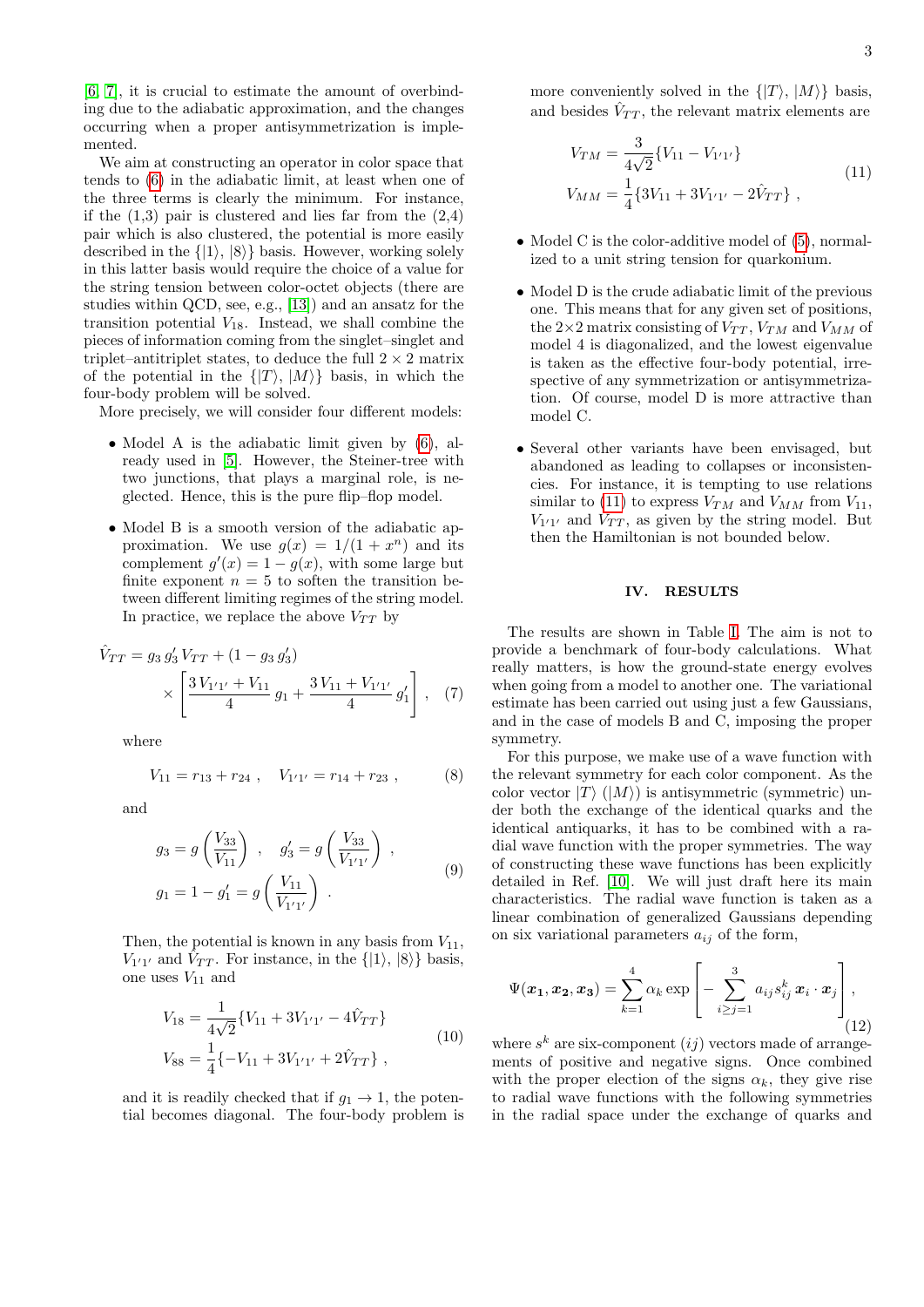<span id="page-3-1"></span>TABLE I. Results for the various models A, B, C and D, as a function of the quark-to-antiquark mass ratio  $M/m$ 

| M/m | А     | в     | C     | D     | Threshold |
|-----|-------|-------|-------|-------|-----------|
| 1.  | 4.644 | 4.803 | 4.702 | 4.596 | 4.676     |
| 2.  | 4.211 | 4.306 | 4.275 | 4.160 | 4.248     |
| 3.  | 4.037 | 4.131 | 4.112 | 3.984 | 4.086     |
| 4.  | 3.941 | 4.041 | 4.010 | 3.891 | 3.998     |
| 5.  | 3.880 | 3.985 | 3.954 | 3.828 | 3.942     |
| 10. | 3.742 | 3.860 | 3.834 | 3.685 | 3.831     |
|     |       |       |       |       |           |

antiquarks: SS, SA, AS, or AA, where S stands for symmetric and A for antisymmetric.

The results from models A and D are very similar for the variational energies. This means that the extra attraction noticed in [\[5\]](#page-4-3) is mainly due to the color mixing in the adiabatic approximation. Restoring the interaction as an operator in color space is less favorable for multiquark binding, and it is readily seen that models B and C led to comparable predictions. The color structure of the wave-functions is also rather similar in models B and C, with mostly a singlet–singlet configuration.

However, if one looks at the details, it can be realized that the flip–flop and and the additive models differ. In particular, the average  $QQ$  separation,  $\langle r_{12} \rangle$  is smaller in the additive model than in the flip–flop model. If the mass ratio  $M/m \to \infty$ , this effect becomes more pronounced, with  $\langle r_{12} \rangle \rightarrow 0$  in the former case and  $\langle r_{12} \rangle$ evolving to a finite value (for  $m$  fixed) in the latter one. This influences the contribution of the W-exchange contribution to the weak decay of  $(bc\bar{q}\bar{q})$ , which also plays a role in the decay of  $(bcu)$  baryons [\[14\]](#page-4-11).

This large  $M/m$  limit is rather interesting. A detailed numerical study would involve the computation of an effective  $QQ$  interaction,  $V_{\text{eff}}(r_{12})$ , sum of the direct  $QQ$ interaction and of the  $\bar{q}\bar{q}$  binding energy around them, very similar to the Heitler–London potential of two protons in the adiabatic treatment of the hydrogen molecule. Already, for baryons with two heavy quarks,  $(QQq)$ , it was stressed that the Born–Oppenheimer approximation works very well to reproduce the properties of the lowest states [\[15\]](#page-4-12). For  $(QQ\bar{q}\bar{q})$ , it is striking that the effective potentials  $V_{\text{eff}}(r_{12})$  have qualitative differences in the additive model and in the flip–flop one. In the additive model, the minimum of  $V_{\text{eff}}(r_{12})$  is reached at  $r_{12} = 0$ . The  $\bar{q}\bar{q}$  contribution is stationary there. So, up to a constant, the potential is dominated by the direct QQ term, which is  $r_{12}/2$  here. Thus the average separation decreases as  $M^{-1/3}$ , according to the well-known scaling laws in a linear potential [\[16\]](#page-4-13). In the flip–flop model,  $V_{\text{eff}}(r_{12})$  is minimum at some finite distance. This can be seen directly. This is also compulsory, if one wishes to understand why  $(QQ\bar{q}\bar{q})$  is stable in the large  $M/m$ limit, as seen by the following reductio ad absurdum: suppose that in the Born–Oppenheimer limit of the flip– flop model,  $\langle r_{12} \rangle \rightarrow 0$ , then the flip–flop energy of  $\left(QQ\bar{q}\bar{q}\right)$ and the energy of its threshold,  $(Q\bar{q}) + (Q\bar{q})$ , which are



<span id="page-3-2"></span>FIG. 2. Flip-flop potential for  $r_{12} \rightarrow 0$  and cumulated potential of two mesons

pictured in Fig. [2](#page-3-2) and given by

$$
V_{\text{eff}}(r_{12}) = \min(r_{13} + r_{24}, r_{14} + r_{23}),
$$
  
\n
$$
V_{\text{th}} = r_{13} + r_{24},
$$
\n(13)

would coincide if  $r_{12} = 0$  and the inequality among energies  $(QQ\bar{q}\bar{q}) < (Q\bar{q}) + (Q\bar{q})$  would be impossible.

#### <span id="page-3-0"></span>V. CONCLUSIONS

Our results illustrate the role of antisymmetrization in preventing from a proliferation of multiquarks. In particular, the main difference between the naive coloradditive model and the crude flip–flop model comes from the treatment of color. It remains that in such a flavorindependent confining, the binding of  $(QQ\bar{q}\bar{q})$  is obtained for heavy enough quarks.

More ambitious tools are obviously needed to handle the four-quark dynamics. In particular, in the doublecharm sector, the binding effect of the confining interaction is probably not sufficient. In addition, the spin-part of the wave function can be made favorable: as stressed,



<span id="page-3-3"></span>FIG. 3. Some weak decays of the  $(bcu)$  baryon and  $(b\bar{c})$  meson leading to a tetraquark in the final state